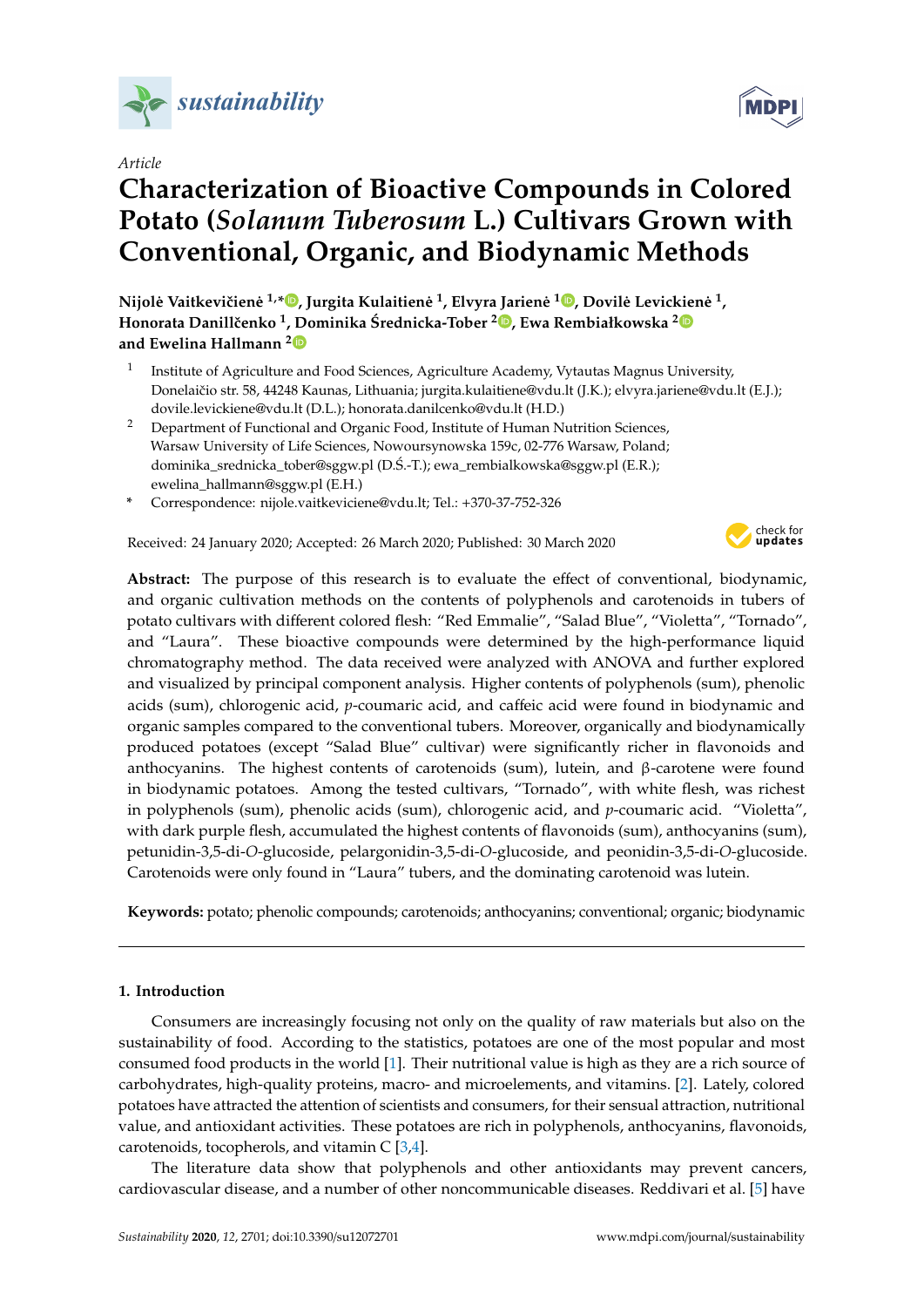shown in their in vitro experiment that bioactive compounds of potatoes—anthocyanins and phenolic acids—suppressed the proliferation of human melanoma and glioblastoma cells. There are some data that the phytochemicals of freeze-dried potato powder caused a 23% reduction in the risk of cancer in rats [\[6\]](#page-10-5). Nichenametla et al. [\[7\]](#page-10-6) indicated that chlorogenic and ferulic acid decreased lung tumors in rats by 30%–40%. The anthocyanins and their aglycones present in red- and purple-fleshed potatoes have been found to exert proapoptotic and antiproliferative properties in gastric adenocarcinoma, colon cancer, and bovine aortic endothelial cells [\[8](#page-10-7)[,9\]](#page-10-8).

The growing concern about the spread of chemical inputs in the agro-environment, as well as their economic and social impacts, has prompted many farmers and consumers to look for alternative methods and systems in order to make agriculture more sustainable. According to the literature, organic and biodynamic farming systems are recognized as environmentally friendly technologies. According to researchers, this type of farming can have a positive impact on soil biodiversity and biological activity, and the harvested products characterized by a higher nutritional value [\[10,](#page-10-9)[11\]](#page-10-10).

Biodynamic practice is a unique system of organic farming, which contributes not only to the development of sustainable farming but also to solving environmental issues [\[10\]](#page-10-9). The main difference between organic and biodynamic growing systems is that biodynamic farmers use special preparations to stimulate and regulate processes of nutrient and energy cycling and to improve soil and crop quality [\[12\]](#page-10-11).

According to the carbon–nutrient balance hypothesis, if nitrogen is easily accessible in the soil, plants have a tendency to grow quicker but to produce less bioactive compounds, such as polyphenols. When nitrogen availability is limited, the relative surplus of assimilates may change into compounds that contain carbon (polyphenols) [\[13\]](#page-10-12). It is also well-known that stress during the vegetative stage is directly related to the response of the plants, manifested in the formation of large numbers of specialized compounds of secondary metabolism (e.g., polyphenols) [\[14\]](#page-11-0). Moreover, the total amount, range, and proportions of individual phenolic compounds could be affected by the genetic variation (cultivars), climatic conditions, storage conditions after harvest, and many other factors [\[15](#page-11-1)[–17\]](#page-11-2).

Several studies concluded that potatoes cultivated according to organic or biodynamic growing recommendations have a higher content of bioactive compounds compared to conventional crops [\[18](#page-11-3)[–22\]](#page-11-4). Nevertheless, the availability of comprehensive research targeting this subject is very limited. It remains necessary to compare different farming systems and to evaluate the potential benefits of biodynamic farming. Our previous research showed that biodynamic preparations promoted the activity of soil enzymes and the accumulation of some bioactive compounds in the potato tubers with a colored flesh [\[4,](#page-10-3)[23\]](#page-11-5). However, the application of this system, as well as a comparison of its efficiency with other systems, has not yet been comprehensively investigated and applied by farmers. In addition, no attempts have been focused on the effects of different farming systems on the accumulations on bioactive compounds in colored potatoes. The aim of this study is, therefore, to examine the influence of the farming system (organic, biodynamic, conventional) on the accumulation of bioactive compounds in the tubers of selected potato cultivars with different colored flesh.

## **2. Materials and Methods**

## *2.1. Chemicals*

The following chemicals were used in the procedures that follow: acetonitrile of HPLC purity (Sigma-Aldrich, Poland), deionized water (Sigma-Aldrich, Poland), ethyl acetate of HPLC purity, (Merck, Poland), methanol of HPLC purity (Merck, Poland), ortho-phosphoric acid 99.9% (Chempur, Poland), hydrochloric acid 36% (Chempur, Poland), phenolics standards (purity 99.5%–99.9%): gallic acid, chlorogenic acid, caffeic acid, *p*-coumaric acid, quercetin-3-*O*-rutinoside, quercetin-3-*O*-glucoside, quercetin, pelargonidin-3,5-di-*O*-glucoside, peonidin-3,5-di-*O*-glucoside, petunin-3,5-di-*O*-glucoside (Sigma-Aldrich, Poland), lutein, zeaxanthin, β-carotene (Sigma-Aldrich, Poland).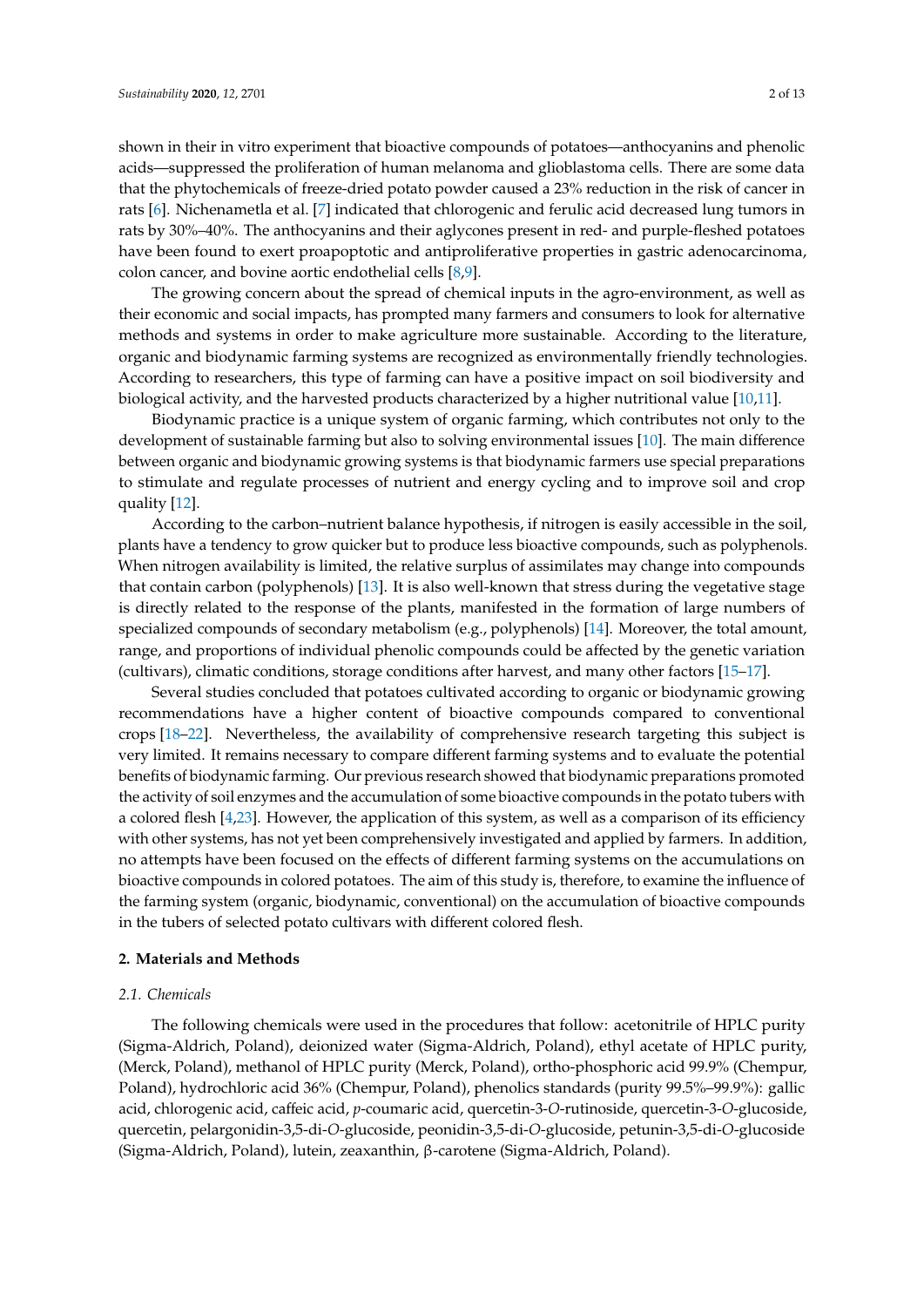#### *2.2. Plant Material*

Five potato cultivars were selected for the study (Table [1\)](#page-2-0). The experiment was conducted in 2017–2018 at a farm located in Širvintos district (latitude, 54°54'43' N; longitude, 25°06'07' E), Lithuania.

<span id="page-2-0"></span>

| <b>Characteristics</b> | Cultivar       |             |                   |              |           |  |  |
|------------------------|----------------|-------------|-------------------|--------------|-----------|--|--|
|                        | "Red Emmalie"  | "Violetta"  | "Salad Blue"      | "Laura"      | "Tornado" |  |  |
| Maturity time          | Medium early   | Early       | Early             | Medium early | Early     |  |  |
| Flesh color            | Red            | Dark purple | Light blue-purple | Yellow       | White     |  |  |
| Skin color             | Red            | Dark purple | Dark blue-purple  | Red          | Red       |  |  |
| Tuber shape            | Long           | Long        | Short, oval       | Long oval    | Oval      |  |  |
| Cooking type           | B <sup>1</sup> | В           | BC <sup>2</sup>   | BС           | BC        |  |  |

| <b>Table 1.</b> A description of potato cultivars. |  |
|----------------------------------------------------|--|
|----------------------------------------------------|--|

 $1$  Cooking type B: Potatoes slightly floury, disintegrating and with rather fine-textured flesh (European Association for Potato Research cooking type scale); <sup>2</sup> Cooking type C: Potatoes dry, with floury flesh, coarse, and a rather marked disintegration (European Association for Potato Research cooking type scale).

Potatoes were planted by applying traditional technology in three different growing systems: conventional, organic, and biodynamic. The field was deeply plowed in autumn, cultivated twice in spring, and furrowed before potato planting. The potatoes were planted at the 3rd ten-day period of April and harvested at maturity at the 1st ten-day period of September. The distance between the rows was 70 cm, the distance between tubers was 30 cm, and the depth was about 7 cm.

In each farming system, the experiment was laid out in a randomized design and was performed in four replications. The total plot area was 50 m<sup>2</sup> (8  $\times$  6.25 m), the size of the accounting plot—32 m<sup>2</sup>  $(6.60 \times 4.85 \text{ m})$ , and the width of the protection belt—0.7 m.

Soil samples for the determination of the general agrochemical characteristics were taken before the establishment of the trial from all farming system fields. In each replication of the treatment, composite soil samples were taken from 5 places from the arable layer (0–20 cm depth) using a soil auger. The samples were air-dried, crushed in a porcelain mortar, sieved using a 2-mm sieve, and analyzed.

In the conventional agricultural field, the mix of universal complex fertilizers (N:P:K 14:7:17) was used at planting by inserting 112 kg ha<sup>-1</sup> of nitrogen, 56 kg ha<sup>-1</sup> of phosphorus, and 136 kg ha<sup>-1</sup> of potassium. For crop protection, herbicide (Nufarm MCPA 2.3 l ha<sup>-1</sup>, active substance MCPA 750 g l<sup>1</sup>) was used in the field before potato germination. Moreover, fungicides Infinito (1.6 l ha−<sup>1</sup> , active substances propamocarb hydrochloride 625 g l<sup>-1</sup> and fluopicolide 62.5 g l<sup>-1</sup>) and Gloria (2 l ha<sup>-1</sup>, active substances fenamidone 75 g  $l^{-1}$  and propamocarb hydrochloride 375 g  $l^{-1}$ ), in combination with insecticide Mavrik Vita (0.2 l ha<sup>-1</sup>, active substance tau-fluvalinate 240 g l<sup>-1</sup>), were applied at the inflorescence formation and two flowering periods. The soil in the conventional field was characterized by pH<sub>KCl</sub> 5.37–5.41, available K<sub>2</sub>O 267–279 mg kg<sup>−1</sup>, available P<sub>2</sub>O<sub>5</sub> 140–142 mg kg<sup>−1</sup>, mineral nitrogen  $44.25 - 47.71$  mg kg<sup>-1</sup>, and humus 2.11%–2.32%.

In the biodynamic and organic agricultural fields, potatoes were grown in accordance with the Demeter Biodynamic and International Federation of Organic Agriculture Movements standards, which promote ecologically sustainable farming practices and prohibit synthetic pesticides, synthetic fertilizers, genetically engineered seeds, artificial ingredients, and other inputs that can be used in conventional agriculture and food processing.

Organic fields using those methods have been managed 15 years, with a 2-year transition to biodynamic farming, and biodynamic fields have been managed for 3 years using those methods. Potatoes were grown after the oats (*Avena sativa*), and the oats were grown after the clover (*Trifolium*). Prior to planting the potato seed tubers were not treated with any chemicals.

In the organic field, in spring, before the first cultivation, the soil was fertilized with 30 t ha<sup>-1</sup> of compost (compost composition: pH<sub>KCl</sub> 6.97, available P<sub>2</sub>O<sub>5</sub> 1932.49 mg kg<sup>-1</sup>, and mineral nitrogen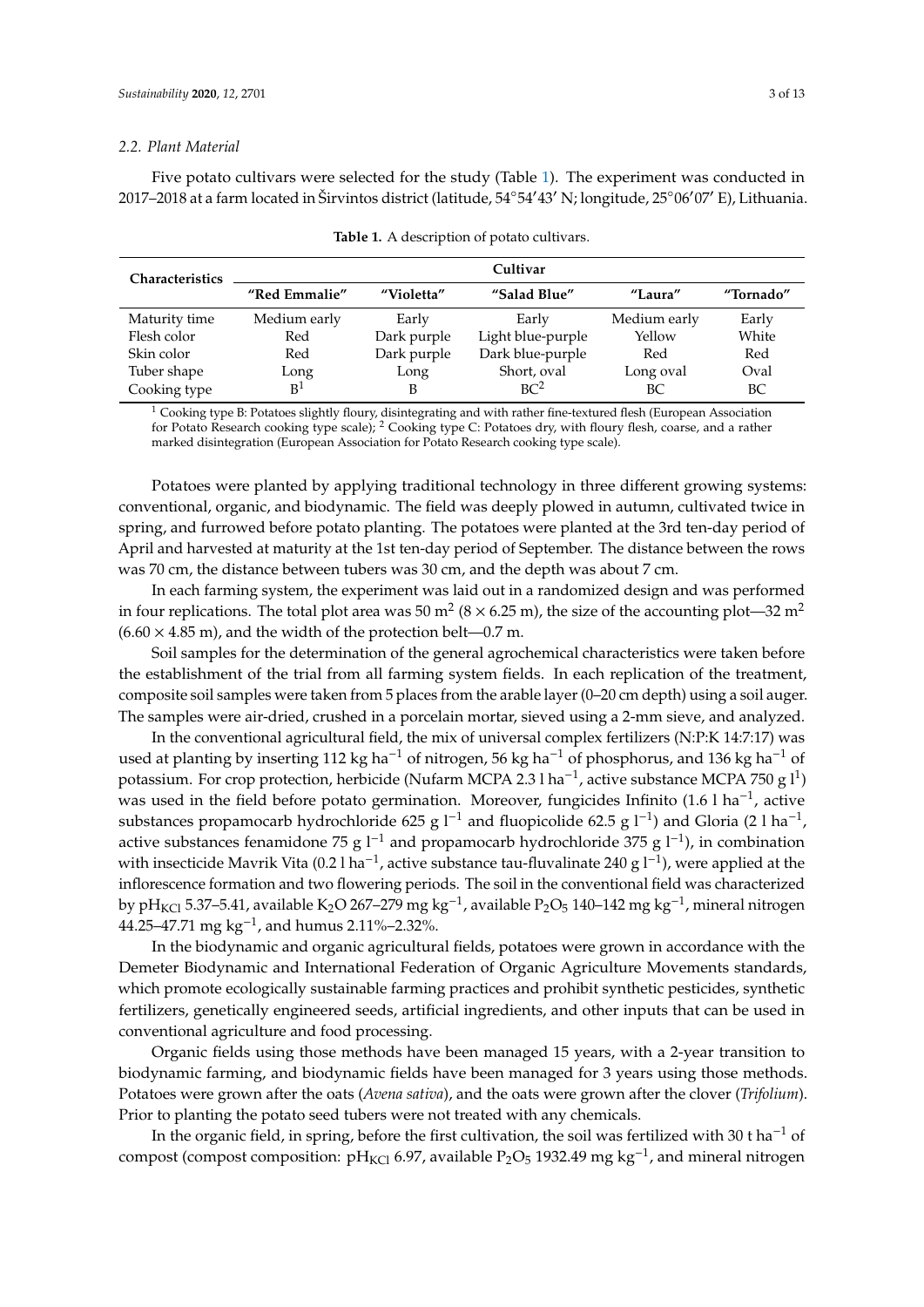52.73 mg kg<sup>−1</sup>). The soil properties were as follows: pH<sub>KCl</sub> 5.36–5.42, available K<sub>2</sub>O 186–192 mg kg<sup>−1</sup>, available P<sub>2</sub>O<sub>5</sub> 172–174 mg kg<sup>-1</sup>, mineral nitrogen 36.03–43.23 mg kg<sup>-1</sup>, and humus 2.07%–2.30%.

In the biodynamic system, the potato crops were fertilized with biodynamic compost  $(30 \text{ t ha}^{-1})$ . The compost composition was as follows: pH<sub>KCl</sub> 6.83, available P<sub>2</sub>O<sub>5</sub> 159.108 mg kg<sup>-1</sup>, and mineral nitrogen 51.09 mg kg<sup>-1</sup>. Compost also was added in spring before the first cultivation. In the biodynamic field, the main soil properties were as follows:  $pH_{\text{KCl}}$  5.77–5.81, available K<sub>2</sub>O 179–182 mg kg<sup>-1</sup>, available P<sub>2</sub>O<sub>5</sub> 174–184 mg kg<sup>-1</sup>, mineral nitrogen 41.62–45.71 mg kg<sup>-1</sup>, and humus 1.71%–1.86%. The field was sprayed with biodynamic (BD) preparation 500 two weeks prior to the potato planting, with 1% solution (200 l ha<sup>-1</sup>), and with BD preparation 501 twice—at the bud formation period (BBCH 59) and at the flowering period (BBCH 65–70), with 0.5% solution (200 l ha−<sup>1</sup> ). BD preparation 500 is fermented manure with the following composition: plant-available phosphorus ( $P_2O_5$ )—1668 mg kg<sup>-1</sup>; plant-available potassium  $(K_2O)$ —291 mg kg<sup>-1</sup>; total nitrogen—2.28%, pHKCl—6.86; urease enzyme activity—1.64 mg NH<sub>3</sub> 1 g<sup>-1</sup> soil per 24 h; saccharase enzyme activity—31.8 mg glucose 1 g<sup>-1</sup> soil per 48 h. BD preparation 501 is a quartz crystal rock ( $SiO<sub>2</sub>$ —99.8%), ground very finely. The soil, as well as the potato plants, were sprayed with tested preparations according to the methods and rules set out for European biodynamic farms.

The biodynamic preparations 500 and 501, as well as organic and biodynamic composts, were obtained from the Demeter-certified farm in Lithuania. In both organic and biodynamic farming systems, weeds are managed by mechanical measures. Colorado potato beetles (*Leptinotarsa decemlineata*) and their larvae are removed by hand.

#### *2.3. Sample Preparation*

In the course of the experiment, twenty tubers were randomly sampled from each treatment. Tubers were washed, dried, cut into slices (approximately 10 mm), and immediately frozen at −35 <sup>o</sup>C. The samples were then lyophilized with a Sublimator (ZIRBUS Technology GmbH, Germany), powdered with a knife mill (Grindomix GM 200, Germany), and stored in airtight plastic bags in the refrigerator.

### *2.4. Polyphenols Extraction and Identification*

Phenolic compounds concentrations were measured by high-performance liquid chromatography (HPLC) method described previously in details by Kazimierczak et al. [\[18\]](#page-11-3). In brief: 0.100 mg of freeze-dried potato sample was extracted with methanol and deionized pure water (5 mL, 80:20 *v*/*v*). In the next step, the samples were mixed on Vortex (Cole-Parmer, Germany) and extracted in an ultra-sonic cold water bath (0 °C, 10 min, 5.5 kHz). After extraction, samples were centrifuged (6000 rpm, 10 min, temperature 0 °C). Then, 900  $\mu$ L of supernatant was injected into HPLC-vial, and 100  $\mu$ L was injected into the HPLC column (Phenomenex, Fusion-80A, C-18, practical shape 4  $\mu$ m, 4.6 x 250 mm, Shim-Pol, Poland). Phenolic compounds were identified according to the standards (Figures S1 and S2 Supplementary Materials), and their retention times. The wavelengths used were as follows: 250 nm for phenolic acids (gallic, chlorogenic, caffeic, *p*-coumaric), 370 nm for flavonoids (quercetin-3-*O*-rutinoside, quercetin-3-*O*-glucoside, quercetin). Time of analysis: 38 min. The results were expressed in mg 100 g−<sup>1</sup> FM.

#### *2.5. Anthocyanins Extraction and Identification*

Anthocyanins were measured by the HPLC method according to the protocol previously described by Rodriguez-Saona et al. [\[17\]](#page-11-2); in brief, supernatant from phenolic compounds analysis was mixed with 10M HCl (hydrochloric acid; 2.5 mL), and pure 100% methanol (5 mL). Samples were extracted in cold place (5  $\rm{^{\circ}C}$ , time 10 min) and softly mixed. Then, 1 mL of extract was transferred to HPLC-vial and 100 µL was injected into an analytical column. The analysis was carried out with a wavelength of 530 nm, and the time of the analysis was 18 min. Anthocyanins (pelargonidin-3,5-di-*O*-glucoside, peonidin-3,5-di-*O*-glucoside, petunin-3,5-di-*O*-glucoside) were identified based on their pure chemical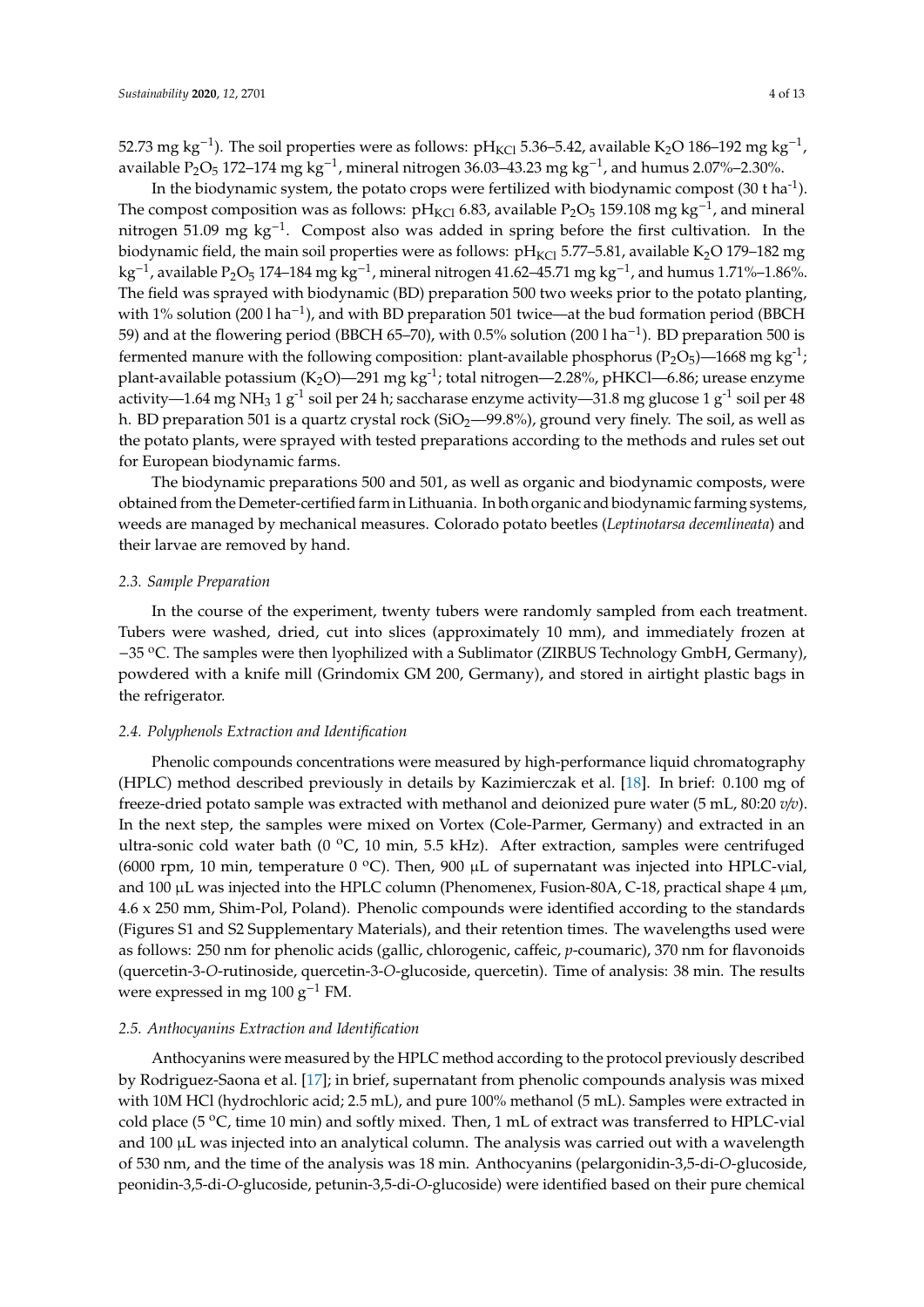standards and retention time (see chromatograms in Figures S1 and S2 and Figures S3–S5 in the Supplementary Materials).

# *2.6. Carotenoids Extraction and Identification*

Carotenoid compounds were quantified by the high-performance liquid chromatography (HPLC) method described by Hallmann [\[24\]](#page-11-6), with some modifications. Briefly, 0.100 mg of lyophilized sample was extracted with acetone (5 mL) using an ultrasonic bath for 10 minutes at 0 °C. Then, samples were centrifuged for 10 minutes (6000 rpm, 0 °C). Next, 1 mL of supernatant was transferred into an HPLC vial. The wavelength used for detection was 445–450 nm. The time of analysis was set at 28 min. The content of carotenoids in the potato samples was calculated using a standard curve (Figures S1 and S2 Supplementary Materials) and considering the dilution coefficient, and was expressed in mg  $100 \text{ g}^{-1}$  fresh mass (FM).

## *2.7. Statistical Analysis*

The data on the bioactive compounds of potato tubers were processed with Microsoft®Excel®2016 MSO software and STATISTICA 10 (Statistica 10; StatSoft, USA) package. The effects of the production system and the cultivar on the chemical composition of tubers were evaluated by ANOVA, followed by the post-hoc Tukey's HSD test (*p* < 0.05). Principal component analysis was performed with the XLSTAT Software package (XLSTAT, 2018, USA) in order to explore the variation and identify potential patterns within the dataset.

## **3. Results and Discussion**

## *3.1. Polyphenols Content*

In the present study, biodynamically produced tubers contained higher contents of phenolics (sum) and phenolic acids (sum) (on average 127.54 and 104.05 mg 100 g−<sup>1</sup> FM, respectively) compared to tubers from organic (on average 113.18 and 88.63 mg 100 g<sup>-1</sup> FM, respectively) and conventional (on average 97.16 and 74.21 mg 100 g−<sup>1</sup> FM, respectively) farming systems (Table [2\)](#page-5-0). However, significant differences were only identified between the samples from conventional and biodynamic farming systems. When looking into the individual potato cultivars, most of them, when grown organically (except for "Salad Blue" and "Tornado") and biodynamically (except for "Salad Blue"), accumulated more phenolic compounds than those that were conventionally grown. As reported by other authors, any significant stress factor in the agricultural environment impacts the plant metabolism, and also plant phenolics generation and transformations. Stress factors can be avoided or caused by different cultivation and fertilization methods. It is known that high nitrogen doses, while enhancing plant growth, can at the same time reduce the content of phenolic compounds in the plant, limiting its resistance to pests and diseases. At the same time, a limited supply of plant nutrients in the cultivation may increase the accumulation of secondary metabolites in plant tissues. The reason for this could be that primary growth is suppressed by a nitrogen deficiency, and the carbon is allocated to the secondary metabolism, including biological active compounds generation [\[25,](#page-11-7)[26\]](#page-11-8).

As a result of qualitative analysis, four phenolic acids (gallic, chlorogenic, caffeic, and p-coumaric acids) were found in potato tubers. Chlorogenic acid was the predominant phenolic acid in all the tested cultivars, ranging from 94.61% to 98.19% of the total phenolic acid content (Table [2\)](#page-5-0). The agricultural system was found to have a significant impact on the content of chlorogenic and p-coumaric acid in the tubers. Higher contents of these acids were found in biodynamic and organic tubers compared to the ones grown with conventional techniques. In agreement with our results, other researchers have found that potato tubers had significantly higher contents of polyphenols (sum), phenolic acids (sum), and most of the individual phenolic acids when grown in the organic system compared to the conventional system [\[18](#page-11-3)[,27\]](#page-11-9). However, in the study of Brazinskiene et al. [\[28\]](#page-11-10), the farming system had no significant effect on phenolic acid concentrations in the tubers. These authors reported that the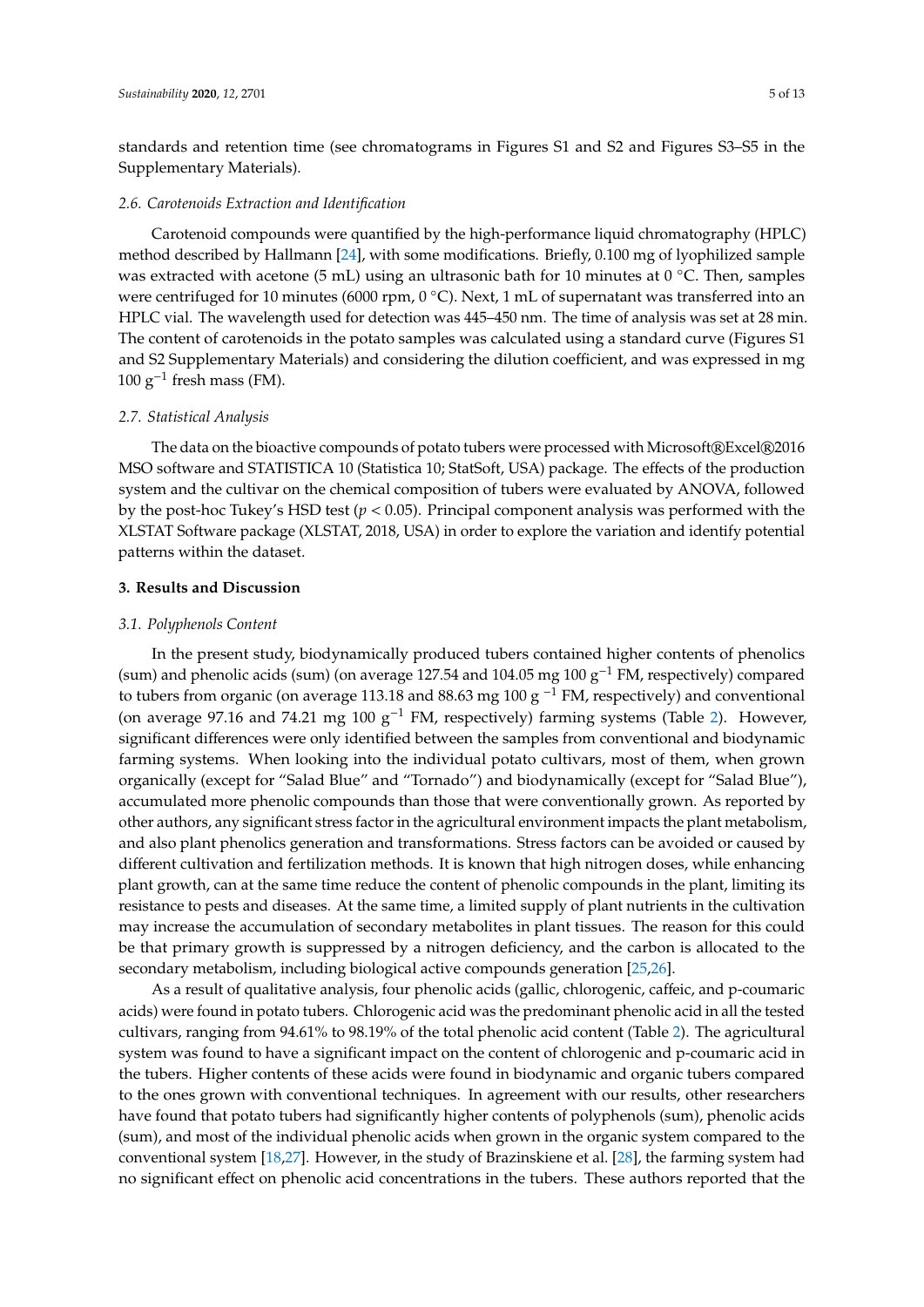phenolic acids content in potato tubers significantly depends on the genetic variation (cultivar) and the year-to-year differences in the growing conditions.

| Potato<br>Cultivars | <b>Phenolics</b><br>(sum)          | Phenolic<br>Acids (sum)                | Chlorogenic<br>Acid | Gallic<br>Acid | <i>p</i> -Coumaric<br>Acid | Caffeic<br>Acid   |  |  |
|---------------------|------------------------------------|----------------------------------------|---------------------|----------------|----------------------------|-------------------|--|--|
|                     |                                    | mg 100 g <sup>-1</sup> Fresh Mass (FM) |                     |                |                            |                   |  |  |
|                     | <b>Conventional Farming System</b> |                                        |                     |                |                            |                   |  |  |
| "Red Emmalie"       | 55.19 H <sup>1</sup>               | $36.91 \text{ G}$                      | 35.53 F             | 0.78F          | $0.44$ J                   | $0.18\text{ G}$   |  |  |
| "Violetta"          | $94.15 \text{ G}$                  | $44.45 \text{ G}$                      | 42.37 F             | 1.31 CD        | 0.49H                      | $0.27$ G          |  |  |
| "Salad Blue"        | 101.26 EFG                         | 65.76 EF                               | 64.17 E             | $0.95$ EF      | 0.47I                      | 0.19 <sub>G</sub> |  |  |
| "Tornado"           | 146.47 <sub>B</sub>                | 139.96 B                               | 135.78 B            | 1.68 AB        | $0.66$ DE                  | 1.86 B            |  |  |
| "Laura"             | 88.72 G                            | 83.46 DE                               | 79.72 DE            | 1.94A          | 0.56 G                     | 1.24C             |  |  |
| Means               | 97.16 B                            | 74.21 B                                | 71.51 B             | 1.33 B         | 0.52C                      | 0.75A             |  |  |
|                     | <b>Organic Farming System</b>      |                                        |                     |                |                            |                   |  |  |
| "Red Emmalie"       | 92.01 G                            | 64.31 F                                | 62.47 E             | 0.66 F         | 0.57 <sub>G</sub>          | 0.61 F            |  |  |
| "Violetta"          | 126.64 CD                          | 66.25 EF                               | 63.94 E             | 1.17 DE        | $0.44$ IJ                  | 0.70 EF           |  |  |
| "Salad Blue"        | 94.28 G                            | 75.75 EF                               | 71.67 E             | 1.34 BCD       | $0.64$ EF                  | $2.10\text{ A}$   |  |  |
| "Tornado"           | 116.03 DEF                         | 107.98 C                               | 105.47 C            | $0.92$ EF      | 0.61 F                     | 0.98 <sub>D</sub> |  |  |
| "Laura"             | 136.96 BC                          | 128.85 B                               | 125.79 B            | 1.41 BCD       | 0.76B                      | 0.89 DE           |  |  |
| Means               | 113.18 AB                          | 88.63 AB                               | 85.67 AB            | 1.10A          | 0.60 B                     | 1.06A             |  |  |
|                     | <b>Biodynamic Farming System</b>   |                                        |                     |                |                            |                   |  |  |
| "Red Emmalie"       | 97.92 FG                           | 71.45 EF                               | 68.09 E             | 0.77 F         | 0.70C                      | 1.88 B            |  |  |
| "Violetta"          | 138.71 BC                          | 94.44 CD                               | 92.20 CD            | 0.74F          | $0.66$ DE                  | 0.84 DE           |  |  |
| "Salad Blue"        | 97.70 FG                           | 68.83 EF                               | 66.91 E             | 0.64 F         | 0.67 <sub>D</sub>          | 0.62 F            |  |  |
| "Tornado"           | 185.74 A                           | 176.35 A                               | 173.16 A            | 1.55 BC        | 0.95A                      | $0.69$ EF         |  |  |
| "Laura"             | 117.64 DE                          | 109.20 C                               | 106.02 C            | 1.89A          | $0.68$ CD                  | 0.60 F            |  |  |
| Means               | 127.54 A                           | 104.05A                                | 101.28 A            | 1.12A          | 0.73A                      | 0.93A             |  |  |

<span id="page-5-0"></span>**Table 2.** The influence of the farming system on the contents of phenolics (sum) and phenolic acids in the tubers of 5 potato cultivars.

<sup>1</sup> Mean values in the same column marked by different capital letters differ statistically significantly ( $p < 0.05$ ).

In the present study, among the tested potato cultivars, "Tornado" tubers with white flesh had the highest contents of phenolics (sum), phenolic acids (sum), and chlorogenic acid (Table [2\)](#page-5-0).

Flavonoids form a widespread group of plant phenolic compounds responsible for the color of vegetables and fruits. We noticed that organically and biodynamically produced potatoes (except for "Salad Blue" cultivar) were significantly richer in flavonoids (sum), flavonols (sum), including quercetin-3-*O*-rutinoside and quercetin-3-*O*-glucoside, in comparison to the conventional ones (Table [3\)](#page-6-0). Among the identified flavonols, quercetin-3-*O*-rutinoside was a predominant one in all potato cultivars. In agreement with our results, Kazimierczak et al. [\[18\]](#page-11-3) reported significantly higher contents of flavonoids (sum), quercetin, and quercetin-3-*O*-rutinoside in organic tubers compared to the conventional ones. By contrast, Keutgen et al. [\[29\]](#page-11-11) found higher contents of flavonoids in potato tubers when cultivated conventionally.

In the present study, the genotype significantly influenced the contents of flavonoids. Regarding the sum of flavonoids, the "Violetta" with dark purple flesh contained the highest contents (44.28 to 60.39 mg 100 g−<sup>1</sup> FM), while the significantly lowest contents were found in tubers of the "Laura" (5.26 to 8.44 mg 100 g<sup>-1</sup> FM) and "Tornado" (6.51 to 9.39 mg 100 g<sup>-1</sup> FM) cultivars (Table [3\)](#page-6-0). However, yellow-fleshed "Laura" and white-fleshed "Tornado" reached the highest concentrations of flavonols, such as quercetin and quercetin-3-O-rutinoside. As reported by Romero-Pérez et al. [\[30\]](#page-11-12), flavonoids in plants are strongly impacted by genotype, the agroclimatic conditions, and the cultivation system.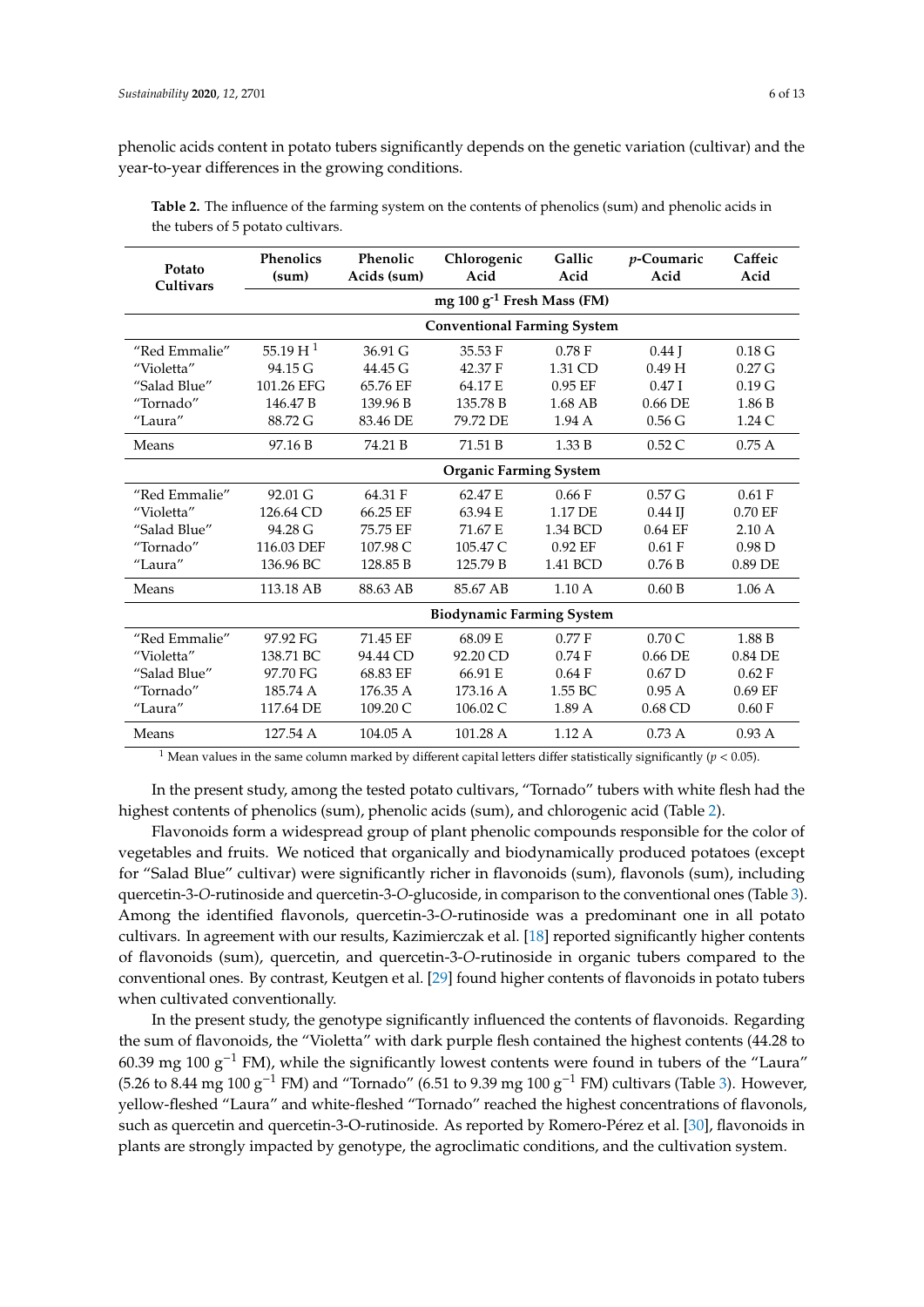| <b>Potato Cultivars</b> | <b>Flavonoids</b><br>(sum)             | <b>Flavonols</b><br>(sum) | Ouercetin | Ouercetin-3-O-<br>Glucoside | Ouercetin-3-O-<br>Rutinoside |  |  |
|-------------------------|----------------------------------------|---------------------------|-----------|-----------------------------|------------------------------|--|--|
|                         | mg 100 g <sup>-1</sup> Fresh Mass (FM) |                           |           |                             |                              |  |  |
|                         | <b>Conventional farming system</b>     |                           |           |                             |                              |  |  |
| "Red Emmalie"           | 18.28 G <sup>1</sup>                   | $3.14$ J                  | 0.41A     | 0.66 DEF                    | 2.07 <sub>H</sub>            |  |  |
| "Violetta"              | 49.70 B                                | 4.48 HI                   | 0.21 E    | 0.69 DEF                    | 3.58 EFG                     |  |  |
| "Salad Blue"            | 35.50 D                                | $3.50$ II                 | 0.21 E    | 0.32 HI                     | 2.96 GH                      |  |  |
| "Tornado"               | $6.51$ J                               | 6.51 EF                   | 0.37 B    | $0.40$ HI                   | 5.74 CD                      |  |  |
| "Laura"                 | $5.26$ I                               | 5.26 FGH                  | $0.30$ CD | 0.43 GHI                    | 4.53 EF                      |  |  |
| Means                   | 23.05A                                 | 4.58B                     | 0.30A     | 0.50B                       | 3.78B                        |  |  |
|                         | Organic farming system                 |                           |           |                             |                              |  |  |
| "Red Emmalie"           | 27.78 EF                               | 5.97 EFG                  | 0.39 B    | 1.87 B                      | 3.81 EFG                     |  |  |
| "Violetta"              | 60.39A                                 | 4.02 HII                  | 0.21 E    | $0.31$ I                    | 3.50 FG                      |  |  |
| "Salad Blue"            | 18.52 G                                | 7.93 BCD                  | 0.18 F    | $0.48$ FGHI                 | 7.27 AB                      |  |  |
| "Tornado"               | 8.45 HI                                | 8.05 BCD                  | 0.37B     | $0.53$ EFGH                 | 7.14 AB                      |  |  |
| "Laura"                 | 8.11 HI                                | 8.11 BCD                  | 0.32C     | 0.73 DE                     | 7.06 AB                      |  |  |
| Means                   | 24.64 A                                | 6.90A                     | 0.29A     | 0.78A                       | 5.85 A                       |  |  |
|                         | <b>Biodynamic farming system</b>       |                           |           |                             |                              |  |  |
| "Red Emmalie"           | 26.47 F                                | 4.97 GH                   | $0.30$ CD | 1.23C                       | 3.44 FG                      |  |  |
| "Violetta"              | 44.28 C                                | 7.13 CDE                  | 0.18 F    | 2.21A                       | 4.74 DE                      |  |  |
| "Salad Blue"            | 28.86 E                                | 6.92 DE                   | 0.32C     | $0.62$ EFG                  | 5.98 BC                      |  |  |
| "Tornado"               | 9.39 H                                 | 9.39 A                    | 0.42A     | 0.86 <sub>D</sub>           | 8.11 A                       |  |  |
| "Laura"                 | 8.44 HI                                | 8.44 AB                   | 0.43A     | 0.67 DEF                    | 7.34 A                       |  |  |
| Means                   | 23.49 A                                | 7.37 A                    | 0.33A     | 1.12A                       | 5.92 A                       |  |  |

<span id="page-6-0"></span>Table 3. The influence of the farming system on the content of flavonoids in the tubers of five potato cultivars.

<sup>1</sup> Mean values in the same column marked by different capital letters differ statistically significantly ( $p < 0.05$ ).

Our study has indicated that organic and biodynamic potato tubers contain higher concentrations of certain health-promoting phytochemicals than those produced under conventional farming standards. According to other authors, genotype (cultivar), climate conditions, and agronomical practices are the most important factors affecting the secondary metabolite composition of plants. To maximize the content of health-promoting compounds in the crop, it is crucial to select the appropriate cultivar and cultivation system [\[31,](#page-11-13)[32\]](#page-11-14).

Conventionally cultivated potatoes contained, on average, 18.47 mg 100 g−<sup>1</sup> FM of anthocyanins (sum), while organic and biodynamic potatoes contained 17.67 mg 100  $g^{-1}$  FM and 16.12 mg 100 g−<sup>1</sup> FM, respectively (Table [4\)](#page-7-0). Organically and biodynamically grown "Red Emmalie" tubers and organically grown "Violetta" tubers accumulated higher contents of anthocyanins (sum) (19.77%–30.58%) and petunidin-3,5-di-O-glucoside (21.37%–34.80%) than conventionally grown tubers of the same cultivars. In the "Salad Blue" cultivar, the opposite situation was observed—conventional potatoes had significantly higher contents of anthocyanins (sum), petunidin-3,5-di-O-glucoside, peonidin-3,5-di-O-glucoside, and pelargonidin-3,5-di-O-glucoside. It could thus be concluded that the genotypic variety of colored-flesh potatoes had a greater impact on the content of individual anthocyanins than the agricultural production system [\[1\]](#page-10-0).

To the best of our knowledge, there is no other published research on the effects of farming practices on the anthocyanins content in colored potatoes. However, a higher content of anthocyanins in biodynamic (but not organic) versus conventional lettuce was reported by Heimler et al. [\[33\]](#page-11-15). Another study has shown that biodynamic strawberries had a significantly higher content of cyanidin-3-glucoside and pelargonidin-3-glucoside compared to conventional fruits [\[34\]](#page-12-0). Spanish researchers compared the contents of anthocyanins in red grapes cultivated in conventional and organic systems; however, they did not identify any major differences [\[35\]](#page-12-1).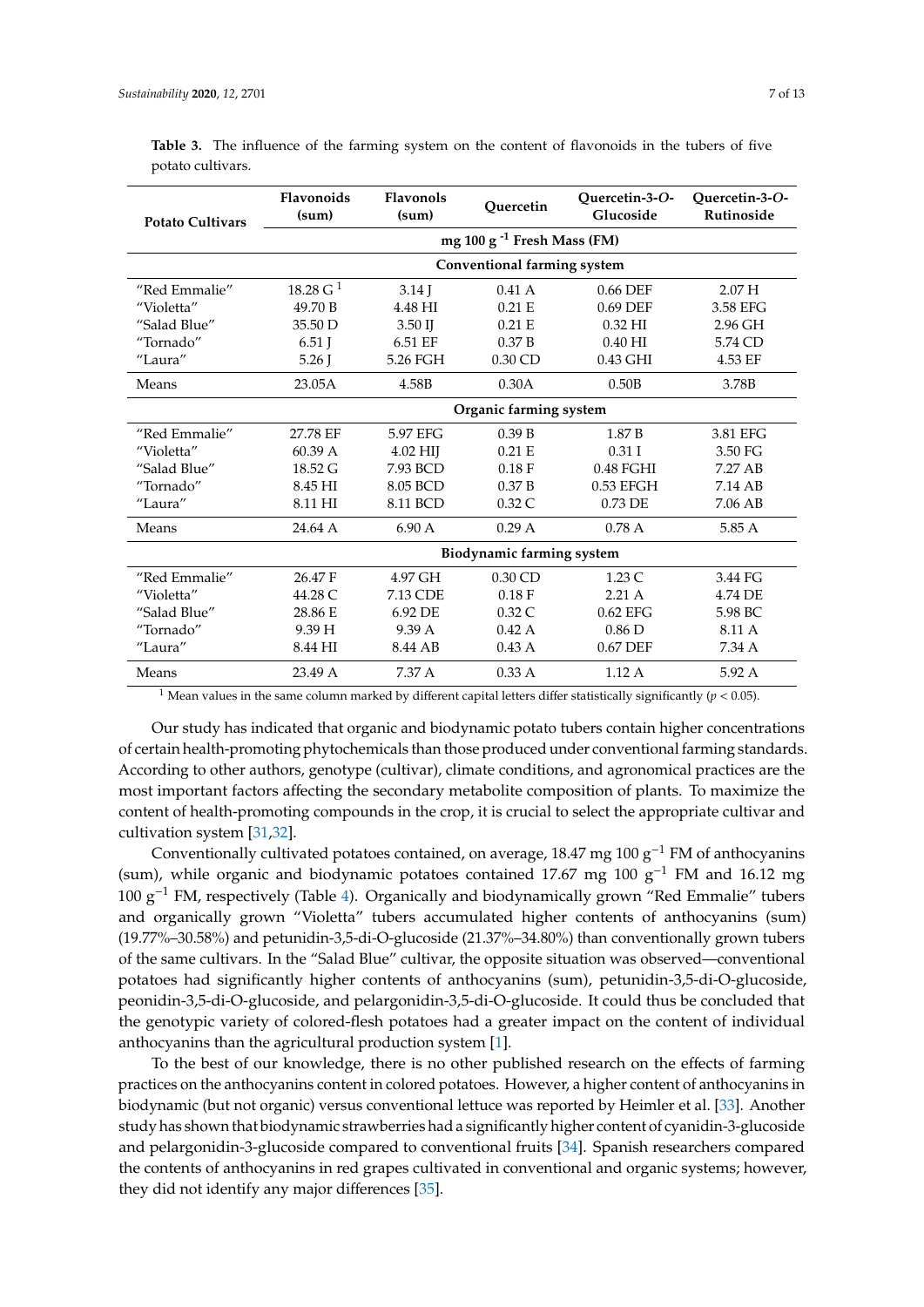| <b>Potato Cultivars</b> | Anthocyanins<br>(sum)       | Glucoside | Petunidin-3,5-di-O- Pelargonidin-3,5-di-O- Peonidin-3,5-di-O-<br>Glucoside | Glucoside         |  |  |
|-------------------------|-----------------------------|-----------|----------------------------------------------------------------------------|-------------------|--|--|
|                         |                             |           |                                                                            |                   |  |  |
|                         | Conventional farming system |           |                                                                            |                   |  |  |
| "Red Emmalie"           | 15.14 F <sup>1</sup>        | 12.44 F   | 1.30 <sub>D</sub>                                                          | 1.41 D            |  |  |
| "Violetta"              | 45.23 B                     | 42.12 B   | 1.48A                                                                      | $1.63 \text{ A}$  |  |  |
| "Salad Blue"            | 31.99 D                     | 28.97 D   | 1.43 B                                                                     | 1.60 B            |  |  |
| "Tornado"               | 0.00H                       | 0.00H     | 0.00 F                                                                     | 0.00 F            |  |  |
| "Laura"                 | 0.00H                       | 0.00H     | 0.00 F                                                                     | 0.00 F            |  |  |
| Means                   | 18.47 A                     | 16.71 A   | 0.84A                                                                      | 0.93A             |  |  |
|                         | Organic farming system      |           |                                                                            |                   |  |  |
| "Red Emmalie"           | 21.81 E                     | 19.08 E   | 1.31 D                                                                     | 1.42 <sub>D</sub> |  |  |
| "Violetta"              | 56.38 A                     | 53.57 A   | 1.37 C                                                                     | 1.43 D            |  |  |
| "Salad Blue"            | $10.16 \text{ G}$           | 7.41 G    | 1.32 D                                                                     | 1.42 D            |  |  |
| "Tornado"               | 0.00H                       | 0.00H     | 0.00 F                                                                     | 0.00 F            |  |  |
| "Laura"                 | 0.00H                       | 0.00H     | 0.00 F                                                                     | 0.00 F            |  |  |
| Means                   | 17.67A                      | 16.01 A   | 0.80A                                                                      | 0.85A             |  |  |
|                         | Biodynamic farming system   |           |                                                                            |                   |  |  |
| "Red Emmalie"           | 21.50 E                     | 18.89 E   | 1.25 E                                                                     | 1.36 E            |  |  |
| "Violetta"              | 37.15 C                     | 34.35 C   | 1.31 D                                                                     | 1.48 C            |  |  |
| "Salad Blue"            | 21.94 E                     | 19.28 E   | 1.26 E                                                                     | 1.40 D            |  |  |
| "Tornado"               | 0.00H                       | 0.00H     | 0.00 F                                                                     | 0.00 F            |  |  |
| "Laura"                 | 0.00H                       | 0.00H     | 0.00 F                                                                     | 0.00 F            |  |  |
| Means                   | 16.12A                      | 15.04 A   | 0.76A                                                                      | 0.85A             |  |  |

<span id="page-7-0"></span>**Table 4.** The influence of the farming system on the content of anthocyanins in the tubers of five potato cultivars.

<sup>1</sup> Mean values in the same column marked by different capital letters differ statistically significantly ( $p < 0.05$ ).

As already indicated, our data indicate that the genotypic variety of potatoes played an important role in distinguishing potato samples according to the content of anthocyanins. The "Violetta" cultivar with dark purple flesh and skin contained a significantly higher content (in all farming systems) of anthocyanins (sum) (37.15–56.38 mg 100  $g^{-1}$  FM) and of individual anthocyanins when compared with the other tested potato cultivars (Table [4\)](#page-7-0). A lower content of this pigment was found in the light purple-fleshed "Salad Blue" (10.16–31.99 mg 100 g−<sup>1</sup> FM) and red "Red Emmalie" (15.14–21.81 mg  $100 \text{ g}^{-1}$  FM). The contents of anthocyanins in our study were in the range reported in the scientific literature for colored potato cultivars [\[36\]](#page-12-2). The main anthocyanin in all cultivars was petunidin (72.93%–95.02%). Furthermore, pelargonidin and peonidin were identified in all the analyzed purple and red potato samples. However, anthocyanins were not detected in tubers of white and yellow color. Our data are in agreement with results by Tierno et al. [\[37\]](#page-12-3) and Andre et al. [\[38\]](#page-12-4). In these studies, anthocyanins were not detected in potato tubers with yellow and white flesh. These compounds were identified only in the tubers with red- and purple-colored flesh and/or skin.

# *3.2. Carotenoids Content*

According to the literature, the total and individual carotenoid content in the potato tubers is associated with their color and is positively correlated with yellow color intensity [\[39\]](#page-12-5).

Our data showed that the content of carotenoids in the tubers was impacted by the growing system and potato genotype. The highest contents of carotenoids (sum), lutein, and β-carotene were found in tubers cultivated in the biodynamic farming system (3.07, 1.87, and 0.85 mg 100  $g^{-1}$  FM, respectively) and the lowest contents were found in the conventional farming system (1.71, 0.85, and 0.51 mg 100  $g^{-1}$ ) FM, respectively) (Table [5\)](#page-8-0). Other authors' studies on the concentrations of carotenoids in organic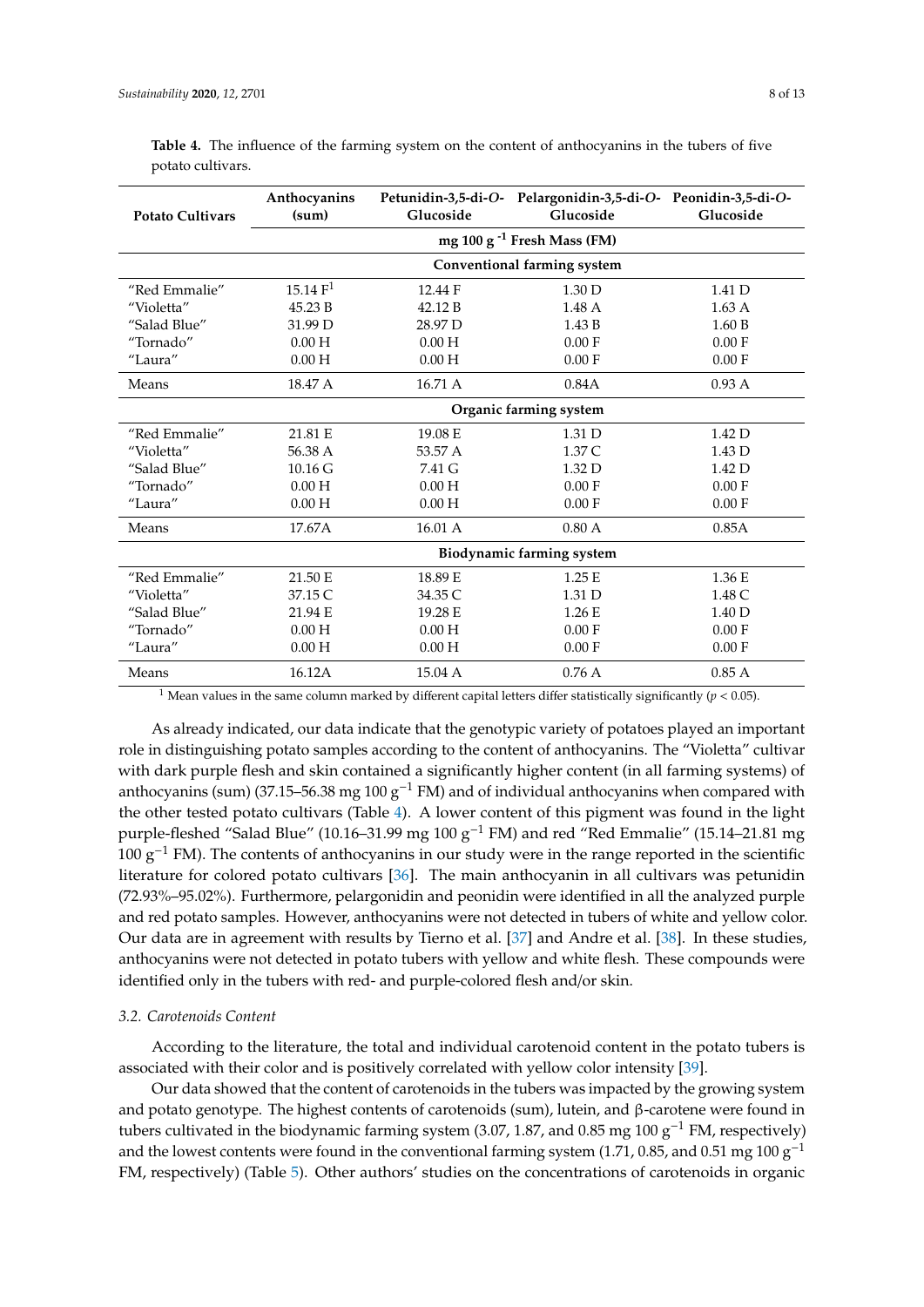food resulted in conflicting outcomes, showing, e.g., higher contents of these compounds in organic tomatoes [\[40,](#page-12-6)[41\]](#page-12-7), but lower contents in organic sweet pepper fruits [\[42,](#page-12-8)[43\]](#page-12-9) when compared with the fruit produced with the conventional methods. In a study on potatoes, Tatarowska et al. [\[44\]](#page-12-10) found that the accumulation of carotenoids was higher in organically compared to the conventionally grown tubers. These authors reported that organic farming conditions could activate carotenogenesis in potato tubers. According to Rockholm and Yamamoto [\[45\]](#page-12-11), organic matter could also increase the acidity of the soil, which would impact the epoxidation and de-epoxidation reactions of carotenoid in the xanthophyll cycle. However, Kotikova et al. [\[46\]](#page-12-12) have obtained the results showing no significant effects of the fertilization on the carotenoids content in potatoes.

| <b>Farming System</b> | Carotenoids (sum)                | Lutein | Zeaxanthin | β-Carotene |  |  |
|-----------------------|----------------------------------|--------|------------|------------|--|--|
|                       | mg 100 g $^{-1}$ Fresh Mass (FM) |        |            |            |  |  |
| Conventional          | 1.71 $C1$                        | 0.85C  | 0.35A      | $0.51\ C$  |  |  |
| Organic               | 2.50 B                           | 1.36 B | 0.33 B     | 0.80 B     |  |  |
| Biodynamic            | $3.07\,\mathrm{A}$               | 1.87 A | 0.35A      | 0.85A      |  |  |

<span id="page-8-0"></span>**Table 5.** The influence of the farming system on the content of carotenoids in "Laura" tubers.

<sup>1</sup> Mean values in the same column marked by different capital letters differ statistically significantly ( $p < 0.05$ ).

Carotenoids were only identified in "Laura" with yellow flesh (Table [5\)](#page-8-0). Only traces of these pigments were detected in other tested potato cultivars. The main identified carotenoid was lutein (49.71%–60.91%). Furthermore, zeaxanthin (11.40%–20.46%) and β-carotene (27.69%–32.00%) were identified in "Laura" tubers. In contrast to our results, other studies have reported minor contents of carotenoids in red and purple potato tubers. Kotíková et al. [\[47\]](#page-12-13) found that the average carotenoid content in yellow cultivars was 2.62 mg 100  $g^{-1}$  DW, while, in purple-fleshed potatoes, it was 0.57 mg  $100 \text{ g}^{-1}$  DW. Hamouz et al. [\[48\]](#page-12-14) reported that the total carotenoid content of red/purple-fleshed cultivars ranged from 0.11 to 0.70 mg 100  $g^{-1}$  DW, and, in yellow-fleshed cultivars, it was 1.23 mg 100  $g^{-1}$  DW. The different carotenoid extraction and analytical methods could be the causes of differences in these investigations. Moreover, as already discussed, the pigment content in potato tubers depends on many factors such as location, genotype, climate, and growing conditions.

#### *3.3. Principal Component Analysis*

Principal component analysis (PCA) was used to explore the variation and identify potential patterns within the dataset and to look into the relationships between the concentrations of bioactive compounds in potato samples. The PCA biplot graphically summarized the distribution of data for the 19 bioactive compounds presented in Tables [2](#page-5-0)[–5](#page-8-0)

The result of principal component analysis indicated two principal components (PC1 and PC2), representing most of the information on the measured antioxidants, which explain 70.87% of the total variance (Figure [1\)](#page-9-0). The first axis (PC1) represents 52.98% of the total variance. The second axis (PC2) represents 17.89% of the total variance.

As shown in Figure [1,](#page-9-0) the potato samples were divided into three groups on the principal component analysis map. The L-C, L-O, and L-B were associated with higher concentrations of gallic acid, quercetin, carotenoids (sum), and individual carotenoids (lutein, zeaxanthin, and β-carotene). T-B, T-C, and T-O formed other groups. This was formed due to the higher contents of phenolics (sum), phenolic acids (sum), as well as chlorogenic, caffeic, and p-coumaric acids. SB-O, V-B, SB-B, RE-O, RE-B, RE-C, V-O, V-C, and SB-C were grouped closely due to possessing higher contents of flavonoids (sum), anthocyanins (sum) and individual anthocyanins such as pelargonidin-3,5-di-O-glucoside, petunidin-3,5-di-O-glucoside, and peonidin-3,5-di-O-glucoside.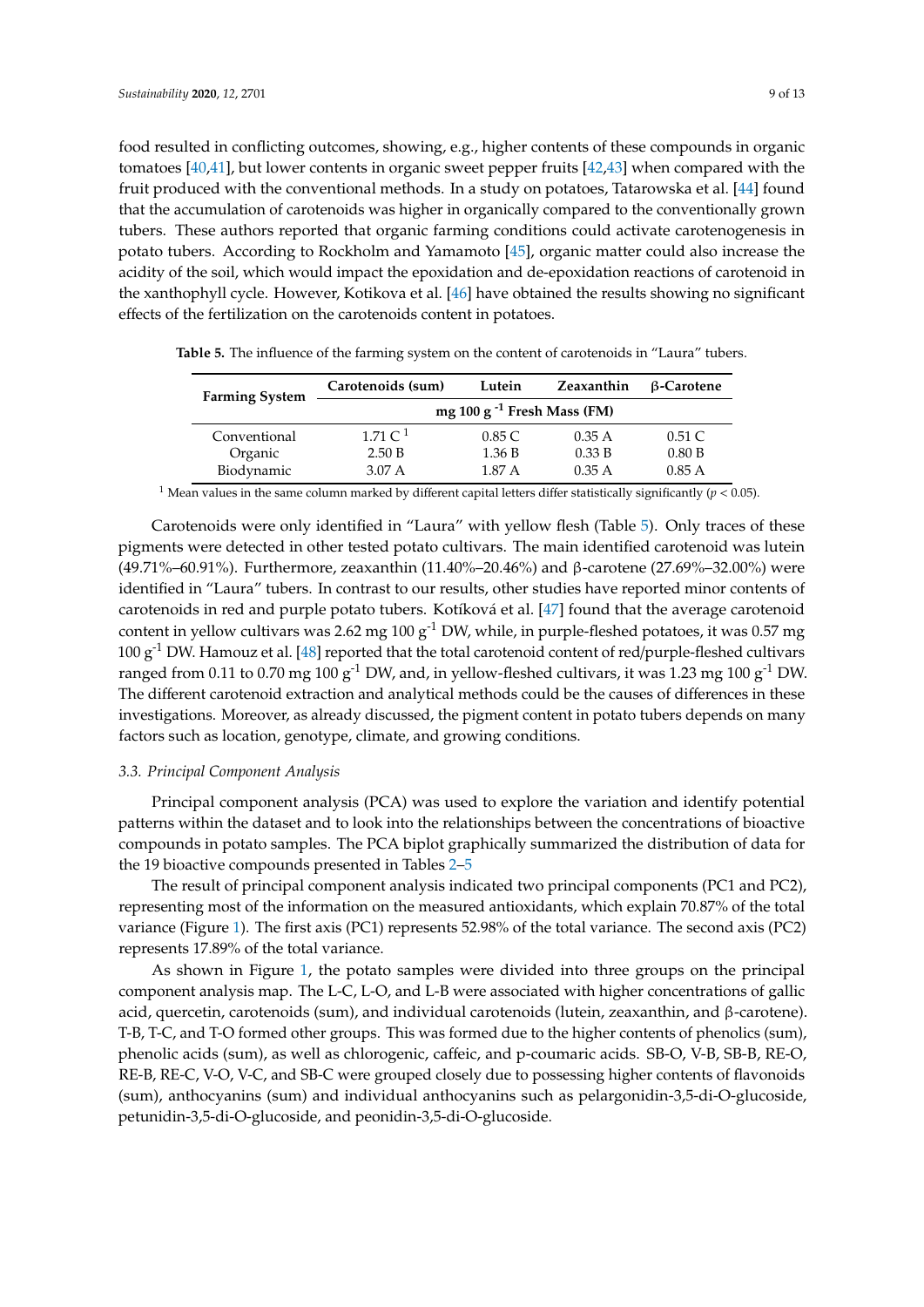<span id="page-9-0"></span>

**Figure 1.** Principal component analysis of bioactive substances concentrations in potato tubers (sum of polyphenols (TP), sum of phenolic acids (TPA), gallic acid (GA), chlorogenic acid (ChA), caffeic acid (CA), p-coumaric acid (P-CouA), sum of flavonoids (TFd), sum of flavonols (TFl), quercetin-3-O-rutinoside (Q-3-O-R), quercetin (Que), quercetin-3-O-glucoside (Q-3-O-G), sum of anthocyanins (TA), petunidin-3,5-di-O-glucoside (Pet-G), pelargonidin-3,5-di-O-glucoside (Pel-G), peonidin-3,5-di-O-glucoside (Peo-G), sum of carotenoids (TC), lutein (Lut), zeaxanthin (Zea), and β-carotene (b-Car), "Red Emmalie"-conventional (RE-C), "Violetta"-conventional (V-C), "Salad Blue"-conventional (SB-C), "Laura"-conventional (L-C), "Tornado"-conventional (T-C), "Red Emmalie"-organic (RE-O), "Violetta"-organic (V-O), "Salad Blue"-organic (SB-O), "Laura"-organic (L-O), "Tornado"-organic (T-O), "Red Emmalie"-biodynamic (RE-B), "Violetta"-biodynamic (V-B), "Salad Blue"-biodynamic (SB-B), "Laura"-biodynamic (L-B), and "Tornado"-biodynamic (T-B)).

#### **4. Conclusions**

This study demonstrates variation in the content of polyphenols and carotenoids between potato cultivars grown in conventional, organic, and biodynamic farming systems. Higher contents of polyphenols (sum), phenolic acids (sum), chlorogenic acid, p-coumaric acid, caffeic acid, carotenoids (sum), lutein, and β-carotene were determined in the biodynamic potato tubers compared to the conventional ones. However, the content of these compounds showed no significant difference among the conventional and organic samples. Moreover, organically and biodynamically cultivated potatoes (except the "Salad Blue" cultivar) were essentially richer in flavonoids and anthocyanins. When comparing the cultivars, higher contents of polyphenols (sum), phenolic acids (sum), chlorogenic acid, and p-coumaric acid were found in "Tornado" tubers. "Violetta" contained significantly more of flavonoids (sum), anthocyanins (sum), and individual compounds, such as petunidin-3,5-di-O-glucoside, pelargonidin-3,5-di-O-glucoside, and peonidin-3,5-di-O-glucoside. Carotenoids were only found in "Laura" tubers with yellow flesh. Principal component analysis and hierarchical cluster analysis were used to characterize differences in bioactive compounds between potato cultivars grown in biodynamic, organic, and conventional systems. Besides farming practices, clear clustering related to the effects of the genotype (cultivars) was shown.

In conclusion, the study showed a richer biochemical composition of biodynamic and organic samples compared to the conventional ones in the case of some of the tested cultivars. It is crucial to match the best agronomic methods and cultivars to maximize the contents of bioactive compounds with health-promoting properties. However, further studies are needed to explain the processes connected with the influence of farming methods on potato quality (especially on potato cultivars with colored flesh).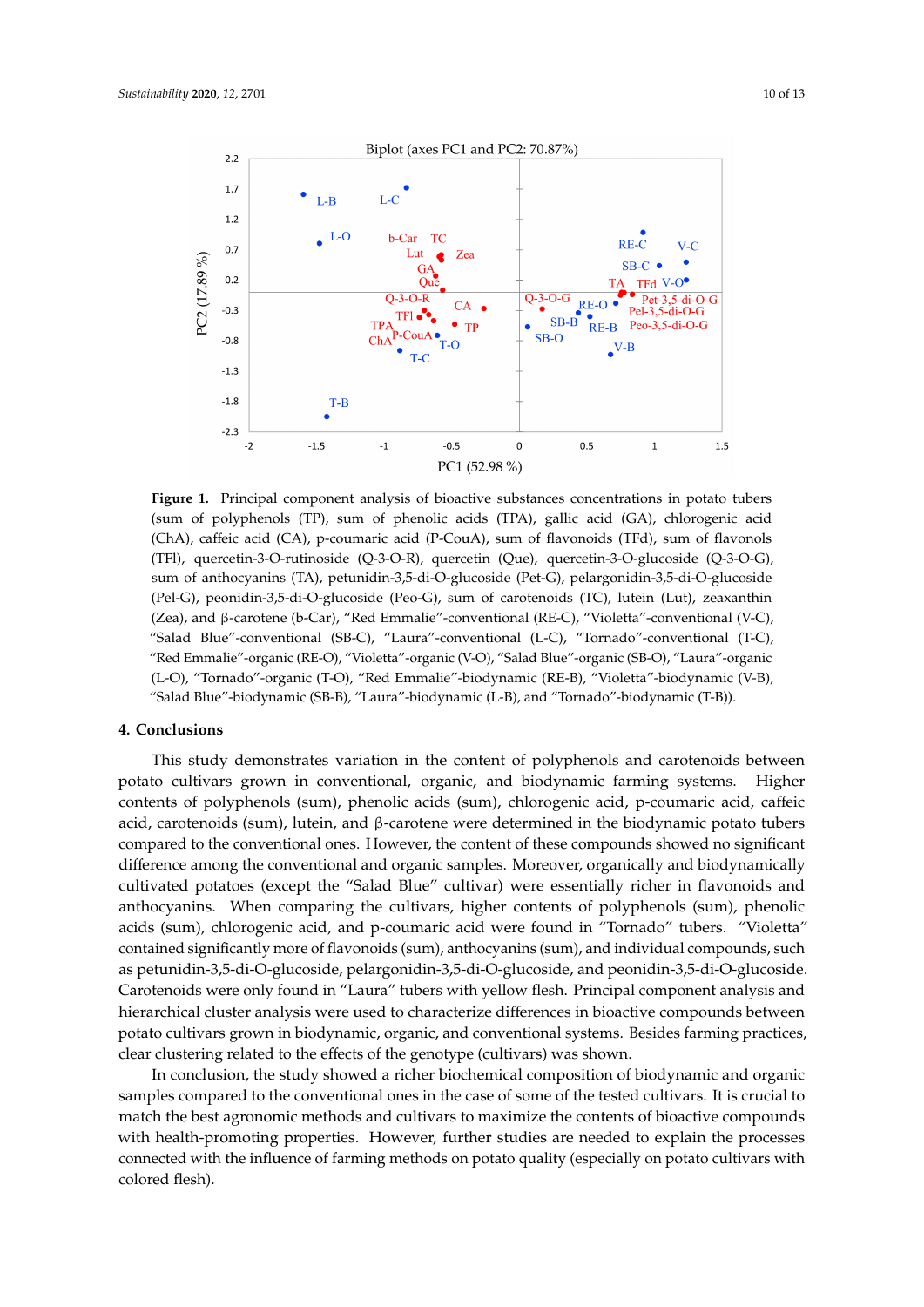**Supplementary Materials:** The following are available online at http://[www.mdpi.com](http://www.mdpi.com/2071-1050/12/7/2701/s1)/2071-1050/12/7/2701/s1, Figure S1. Standard curves with individual LOD for all bioactive compounds identified in experiment in potato tubers, Figure S2. Standard curves with individual LOD for all bioactive compounds identified in experiment in potato tubers, Figure S3. Chromatograms of polyphenols in examined potato cultivars from conventional production: [A] Red Emmalie; [B] Violetta; [C] Salad Blue; [D] Tornado; [E] Laura. (1) gallic acid; (2) chlorogenic acid; (3) caffeic acid; (4) quercetin-3-O-rutinoside; (5) p-coumaric acid; (6) quercetin; (7) quercetin-3-O-glucodise; (8) petunidin-3,5-di-O-glucoside; (9) pelargonidin-3,5-di-O-glucoside; (10) peonidin-3,5-di-O-glucoside. Figure S4. Chromatograms of polyphenols in examined potato cultivars from organic production: [A] Red Emmalie; [B] Violetta; [C] Salad Blue; [D] Tornado; [E] Laura. (1) gallic acid; (2) chlorogenic acid; (3) caffeic acid; (4) quercetin-3-O-rutinoside; (5) p-coumaric acid; (6) quercetin; (7) quercetin-3-O-glucodise; (8) petunidin-3,5-di-O-glucoside; (9) pelargonidin-3,5-di-O-glucoside; (10) peonidin-3,5-di-O-glucoside. Figure S5. Chromatograms of polyphenols in examined potato cultivars from biodynamic production: [A] Red Emmalie; [B] Violetta; [C] Salad Blue; [D] Tornado; [E] Laura. (1) gallic acid; (2) chlorogenic acid; (3) caffeic acid; (4) quercetin-3-O-rutinoside; (5) p-coumaric acid; (6) quercetin; (7) quercetin-3-O-glucodise; (8) petunidin-3,5-di-O-glucoside; (9) pelargonidin-3,5-di-O-glucoside; (10) peonidin-3,5-di-O-glucoside.

**Author Contributions:** Conceptualization, E.J., N.V., J.K., H.D., D.S.-T, and E.R.; methodology, E.J., N.V., J.K., ´ H.D., and E.H.; funding acquisition E.J. and D.S.-T.; software, N.V.; investigation, E.H.; writing—original draft ´ preparation, N.V., J.K., and D.L.; writing—review and editing, E.J., N.V., J.K., D.L., E.H., and D.Ś.-T; supervision, E.J.; project administration, J.K. All authors have read and agreed to the published version of the manuscript.

**Funding:** This research was funded by the Ekhagastiftelsen Foundation (Sweden), within the project "Effect of farming systems on the accumulation of biologically active and anticancer compounds of potato tubers with coloured flesh" (No. 2017-33).

**Conflicts of Interest:** The authors declare no conflict of interest.

#### **References**

- <span id="page-10-0"></span>1. Lachman, J.; Hamouz, K.; Šulc, M.; Orsák, M.; Pivec, V.; Hejtmánková, A.; Dvořák, P.; Čepl, J. Cultivar differences of total anthocyanins and anthocyanidins in red and purple-fleshed potatoes and their relation to antioxidant activity. *Food Chem.* **2009**, *114*, 836–843. [\[CrossRef\]](http://dx.doi.org/10.1016/j.foodchem.2008.10.029)
- <span id="page-10-1"></span>2. Srivastava, A.; Kumar, S. Study of biochemical changes in *Solanum tuberosum* due to infection and storage. *J. Chem. Pharm. Res.* **2012**, *4*, 2733–2739.
- <span id="page-10-2"></span>3. Jansen, G.; Flamme, W. Coloured potatoes (*Solanum tuberosum* L.)—Anthocyanin content and tuber quality. *Genet. Resour. Crop Evol.* **2006**, *53*, 1321–1331. [\[CrossRef\]](http://dx.doi.org/10.1007/s10722-005-3880-2)
- <span id="page-10-3"></span>4. Vaitkevičienė, N.; Jarienė, E.; Ingold, R.; Peschke, J. Effect of biodynamic preparations on the soil biological and agrochemical properties and coloured potato tubers quality. *Open Agric.* **2019**, *4*, 17–23. [\[CrossRef\]](http://dx.doi.org/10.1515/opag-2019-0002)
- <span id="page-10-4"></span>5. Reddivari, L.; Vanamala, J.; Chintharlapalli, S.; Safe, S.H.; Miller, J. Anthocyanin fraction from potato extracts is cytotoxic to prostate cancer cells through activation of caspase-dependent and caspase-independent pathways. *Carcinogenesis* **2007**, *28*, 2227–2235. [\[CrossRef\]](http://dx.doi.org/10.1093/carcin/bgm117)
- <span id="page-10-5"></span>6. Thompson, M.D.; Thompson, H.J.; McGinley, J.N.; Neil, E.S.; Rush, D.K.; Holm, D.G. Functional food characteristics of potato cultivars (*Solanum tuberosum* L.): Photochemical composition and inhibition of 1-methyl-1-nitrosourea induced breast cancer in rats. *J. Food Compos. Anal.* **2009**, *22*, 571–576. [\[CrossRef\]](http://dx.doi.org/10.1016/j.jfca.2008.09.002)
- <span id="page-10-6"></span>7. Nichenametla, S.N.; Taruscio, T.G.; Barney, D.L.; Exon, J.H.A. Review of the effects and mechanisms of polyphenolics in cancer. *Crit. Rev. Food Sci. Nutr.* **2006**, *46*, 161–183. [\[CrossRef\]](http://dx.doi.org/10.1080/10408390591000541)
- <span id="page-10-7"></span>8. Shih, P.H.; Yeh, C.T.; Yen, G.C. Effects of anthocyanin on the inhibition of proliferation and induction of apoptosis in human gastric adenocarcinoma cells. *Food Chem. Toxicol.* **2005**, *43*, 1557–1566. [\[CrossRef\]](http://dx.doi.org/10.1016/j.fct.2005.05.001)
- <span id="page-10-8"></span>9. Stoner, G.D.; Chen, T.; Kresty, L.A.; Aziz, R.M.; Reinemann, T.; Nines, R. Protection against esophageal cancer in rodents with lyophilized berries: Potential mechanisms. *Nutr. Cancer.* **2006**, *54*, 33–46. [\[CrossRef\]](http://dx.doi.org/10.1207/s15327914nc5401_5)
- <span id="page-10-9"></span>10. Ponzio, C.; Gangatharan, R.; Neri, D. Organic and biodynamic agriculture: A review in relation to sustainability. *Int. J. Plant Soil Sci.* **2013**, *2*, 95–110. [\[CrossRef\]](http://dx.doi.org/10.9734/IJPSS/2013/4493)
- <span id="page-10-10"></span>11. Carpenter-Boggs, L.; Kennedy, A.C.; Reganold, J.P. Organic and biodynamic management: Effects on soil biology. *Soil Sci. Soc. Am. J.* **2000**, *64*, 1651–1659. [\[CrossRef\]](http://dx.doi.org/10.2136/sssaj2000.6451651x)
- <span id="page-10-11"></span>12. Koepf, H.H. *Research in Biodynamic Agriculture: Methods and Results*; Bio-Dynamic Farming and Gardening Association Inc.: Kimberton, Pennsylvania, 1993.
- <span id="page-10-12"></span>13. Köpke, U. Organic foods: Do they have a role. In *Diet Diversification and Health Promotion*; Elmadfa, I., Ed.; Karger: Basel, Switzerland, 2005; Volume 57, pp. 62–72.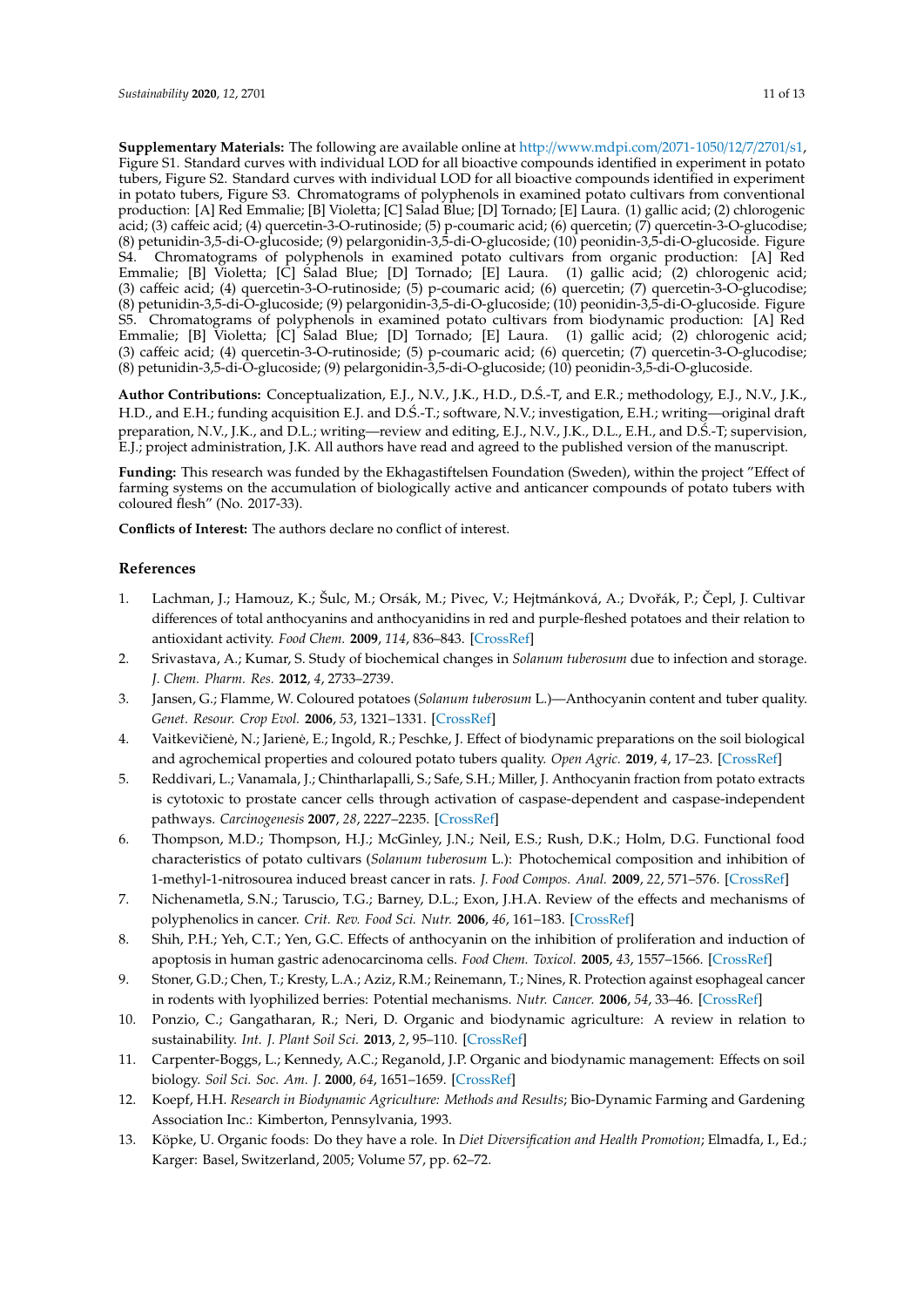- <span id="page-11-0"></span>14. Ngadze, E.; Coutinho, T.; Icishahayo, D.; van der Waals, J. Effect of calcium soil amendments on phenolic compounds and soft rot resistance in potato tubers. *Crop Prot.* **2014**, *62*, 40–45. [\[CrossRef\]](http://dx.doi.org/10.1016/j.cropro.2014.04.009)
- <span id="page-11-1"></span>15. Stratil, P.; Klejdus, B.; Kubáň, V. Determination of total content of phenolic compounds and their antioxidant activity in vegetables evaluation of spectrophotometric methods. *J. Agric. Food Chem.* **2006**, *54*, 607–616. [\[CrossRef\]](http://dx.doi.org/10.1021/jf052334j)
- 16. Burmeister, A.; Bondiek, S.; Apel, L.; Kühne, C.; Hillebrand, S.; Fleischmann, P. Comparison of carotenoid and anthocyanin profiles of raw and boiled solanum tuberosum and solanum phureja tubers. *J. Food Comp Anal.* **2011**, *24*, 865–872. [\[CrossRef\]](http://dx.doi.org/10.1016/j.jfca.2011.03.006)
- <span id="page-11-2"></span>17. Rodriguez-Saona, L.E.; Giusti, M.M.; Wrolstad, R.E. Anthocyanin pigment composition of red-fleshed potatoes. *J. Food. Sci.* **1998**, *63*, 458–465. [\[CrossRef\]](http://dx.doi.org/10.1111/j.1365-2621.1998.tb15764.x)
- <span id="page-11-3"></span>18. Kazimierczak, R.; Srednicka-Tober, D.; Hallmann, E.; Kopczynska, K.; Zarzynska, K. The impact of organic vs. conventional agricultural practices on selected quality features of eight potato cultivars. *Agronomy* **2019**, *9*, 799. [\[CrossRef\]](http://dx.doi.org/10.3390/agronomy9120799)
- 19. Barański, M.; Srednicka-Tober, D.; Volakakis, N.; Seal, C.; Sanderson, R.; Stewart, G.B.; Benbrook, C.; Biavati, B.; Markellou, E.; Giotis, C.; et al. Higher antioxidant and lower cadmium concentrations and lower incidence of pesticide residues in organically grown crops: A systematic literature review and meta-analyses. *Br. J. Nutr.* **2014**, *112*, 794–811. [\[CrossRef\]](http://dx.doi.org/10.1017/S0007114514001366)
- 20. Brand, K.; Leifert, C.; Sanderson, R.; Seal, C.J. Agroecosystem management and nutritional quality of plant foods: The case of organic fruits and vegetables. *Crit. Rev. Plant Sci.* **2011**, *30*, 177–197. [\[CrossRef\]](http://dx.doi.org/10.1080/07352689.2011.554417)
- 21. Fritz, J.; Kopke, U.; Alfoldi, T.; Lockeretz, W.; Niggli, U. Horn silica appli-cation in combination with plant extracts. In Proceedings of the 13th International IFOAM Scientific Conference, Basel, Switzerland, 25 August–2 September 2000; p. 416.
- <span id="page-11-4"></span>22. Jayasree, P.; George, A. Do biodynamic practices influence yield, quality and economics of cultivation of chilli (*Capsicum annuum* L.). *Int. J. Trop. Agric.* **2006**, *44*, 68–70.
- <span id="page-11-5"></span>23. Jarienė, E.; Vaitkevičienė, N.; Danilčenko, H.; Tajner-Czopek, A.; Rytel, E.; Kucharska, A.; Sokół-Łętowska, A.; Gertchen, M.; Jeznach, M. Effect of biodynamic preparations on the phenolic antioxidants in potatoes with colouredflesh. *Biol. Agric. Hortic.* **2017**, *33*, 172–182. [\[CrossRef\]](http://dx.doi.org/10.1080/01448765.2017.1313174)
- <span id="page-11-6"></span>24. Hallmann, E. The influence of organic and conventional cultivation systems on the nutritional value and content of bioactive compounds in selected tomato types. *J. Sci. Food Agric.* **2012**, *92*, 2840–2848. [\[CrossRef\]](http://dx.doi.org/10.1002/jsfa.5617)
- <span id="page-11-8"></span><span id="page-11-7"></span>25. Veberic, R. The impact of production technology on plant phenolics. *Horticulturae* **2016**, *2*, 8. [\[CrossRef\]](http://dx.doi.org/10.3390/horticulturae2030008)
- 26. Akula, R.; Ravishankar, G.A. Influence of abiotic stress signals on secondary metabolites in plants. *Plant Signal. Behav.* **2011**, *6*, 1720–1731. [\[CrossRef\]](http://dx.doi.org/10.4161/psb.6.11.17613)
- <span id="page-11-9"></span>27. Jeon, T.W.; Cho, Y.S.; Lee, S.H.; Cho, S.M.; Cho, H.M.; Chang, K.S.; Park, H.J. Studies on the biological activities and physicochemical characteristics of pigments extracted from Korean purple-fleshed potato. *Korean J. Food Sci. Technol.* **2005**, *37*, 247–254.
- <span id="page-11-10"></span>28. Brazinskiene, V.; Asakaviciute, R.; Miezeliene, A.; Alencikiene, G.; Ivanauskas, L.; Jakstas, V.; Viskelis, P.; Razukas, A. Effect of farming systems on the yield, quality parameters and sensory properties of conventionally and organically grown potato (*Solanum tuberosum* L.) tubers. *Food Chem.* **2014**, *145*, 903–909. [\[CrossRef\]](http://dx.doi.org/10.1016/j.foodchem.2013.09.011)
- <span id="page-11-11"></span>29. Keutgen, A.J.; Wszelaczyńska, E.; Pobereżny, J.; Przewodowska, A.; Przewodowski, W.; Milczarek, D.; Tatarowska, B.; Flis, B.; Keutgen, N. Antioxidant properties of potato tubers (*Solanum tuberosum* L.) as a consequence of genetic potential and growing conditions. *PLoS ONE* **2019**, *14*, e0222976. [\[CrossRef\]](http://dx.doi.org/10.1371/journal.pone.0222976)
- <span id="page-11-12"></span>30. Romero-Pérez, A.I.; Lamuela-Raventós, R.M.; Andrés-Lacueva, C.; De La Carmen Torre-Boronat, M. Method for the quantitative extraction of resveratrol and piceid isomers in grape berry skins. Efect of powdery mildew on the stilbene content. *J. Agric. Food Chem.* **2001**, *49*, 210–215. [\[CrossRef\]](http://dx.doi.org/10.1021/jf000745o)
- <span id="page-11-13"></span>31. Oh, M.-M.; Carey, E.E.; Rajashekar, C.B. Environmental stresses induce health-promoting phytochemicals in lettuce. *Plant Physiol. Biochem.* **2009**, *47*, 578–583. [\[CrossRef\]](http://dx.doi.org/10.1016/j.plaphy.2009.02.008)
- <span id="page-11-14"></span>32. Lv, J.; Lu, Y.; Niu, Y.; Whent, M.; Ramadan, M.F.; Costa, J.; Yu, L.L. Effect of genotype, environment, and their interaction on phytochemical compositions and antioxidant properties of soft winter wheat flour. *Food Chem.* **2013**, *138*, 454–462. [\[CrossRef\]](http://dx.doi.org/10.1016/j.foodchem.2012.10.069)
- <span id="page-11-15"></span>33. Heimler, D.; Vignolini, P.; Arfaioli, P.; Isolani, L.; Romani, A. Conventional, organic and biodynamic farming: Differences in polyphenol content and antioxidant activity of *Batavia lettuce*. *J. Sci. Food Agric.* **2012**, *92*, 551–556. [\[CrossRef\]](http://dx.doi.org/10.1002/jsfa.4605)